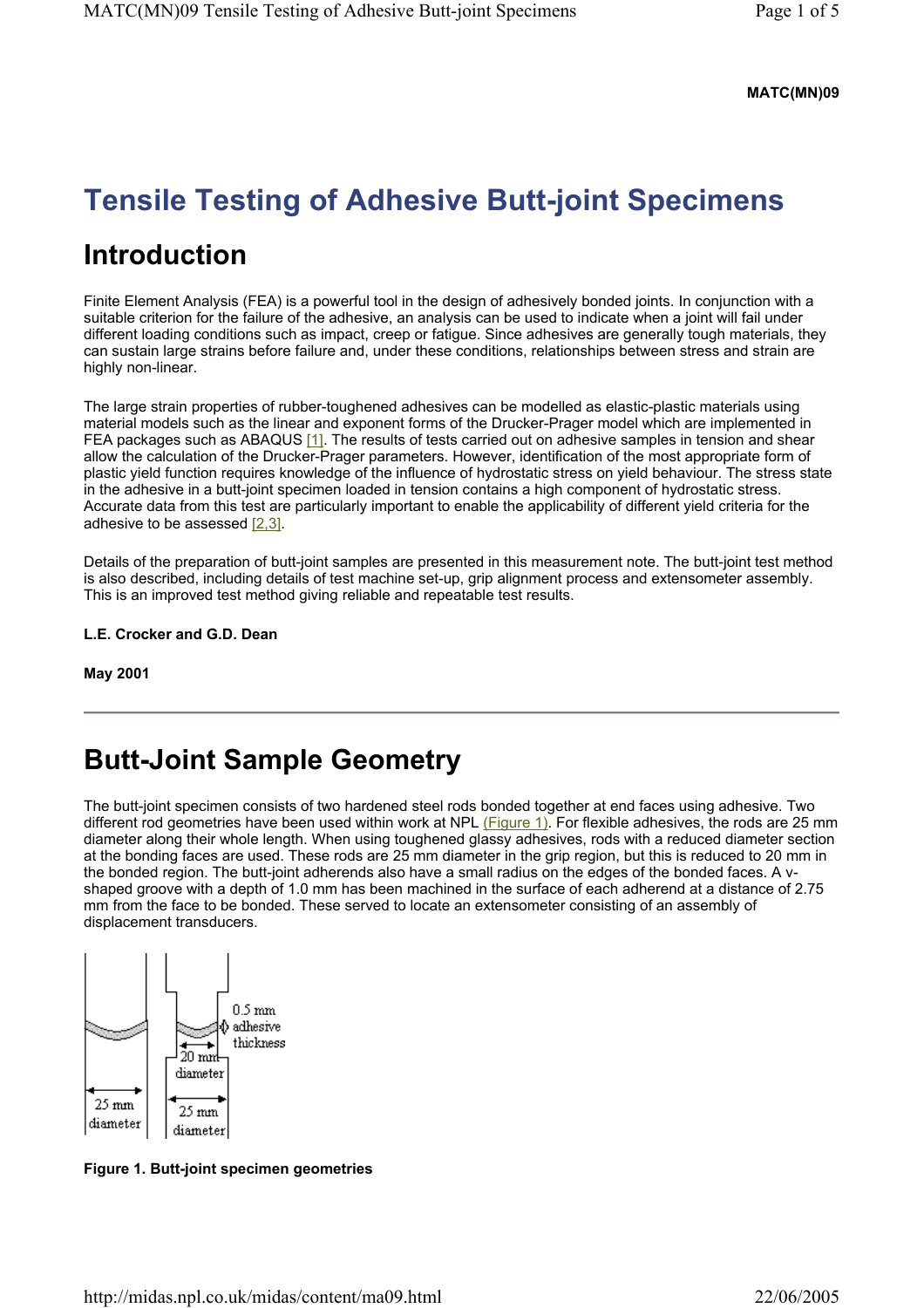# **Butt-Joint Sample Preparation**

All specimen preparation methods should take into account the hazardous nature of the adhesives. COSHH procedures should be followed to minimise operator exposure.

Each butt-joint specimen is prepared using an alignment jig illustrated in Figure 2. The jig has a recessed vshaped channel running down the vertical face that ensures that the adherends are accurately coaxial during the bonding and curing process. The end faces of the adherends should be grit blasted and acetone wiped prior to bonding to promote adhesion. The v-shaped grooves in the adherends should be protected from excess adhesive using masking tape. Next the butt-joint adherends are fitted into the v-shaped channel in the alignment jig. Using a 50 mm gauge block the base of the lower adherend is positioned 50 mm above the base of the alignment jig. The upper adherend is positioned such that the end faces to be bonded are in contact. The clamps should be tightened on both adherends to ensure alignment.



#### **Figure 2. Alignment jig set-up for sample preparation**

The adhesive is dispensed onto a piece of PTFE sheet. The lower adherend is removed from the jig and adhesive is applied to the bonding area with a spatula, spreading the adhesive carefully to displace air that may become entrapped in the adhesive. The lower adherend is repositioned in the jig, with the adhesive just touching the upper adherend. Gauge blocks are used to gradually raise the height of the lower adherend. After each increase in height the clamps are re-tightened to ensure continued alignment and excess adhesive is removed from the adherend edges using a spatula. This process is continued until the lower adherend reaches a final height of 49.5 mm, giving an adhesive thickness of 0.5 mm. The masking tape can then be removed from the grooves.

# **Curing The Adhesive**

Data from bulk adhesive specimens [4,5] are used to obtain material parameters for the elastic-plastic models. These models are then used to predict the behaviour of joint specimens. It is therefore important that the adhesive in the butt-joint specimen should be cured to give the same state of cure achieved in the bulk adhesive specimens.

For adhesives cured at elevated temperatures, differences in the effective thermal mass of the alignment jig from the bulk mould may lead to differences in the thermal histories of the adhesives. A thermocouple embedded in the adhesive can be used to monitor the adhesive temperature during cure. Due to the mass of the alignment jig, the joint specimens heat slower than the bulk adhesive sheets. For this reason the total cure time for butt-joints specimens includes a significant warm-up period that must be included in the cure schedule.

# **An Improved Butt-Joint Test Method**

The following test machine set-up has a high degree of rigidity in the load train, which produces reliable and repeatable butt-joint tests. This set-up was developed to overcome initial problems with specimen bending encountered during testing due to the use of universal joints.

The butt-joint specimen is gripped by a pair of K-BRISTOL ERIKSON collet grips of 25 mm diameter. An Instron alignment fixture is fixed between the load cell and the cross-head of the test machine by means of a pre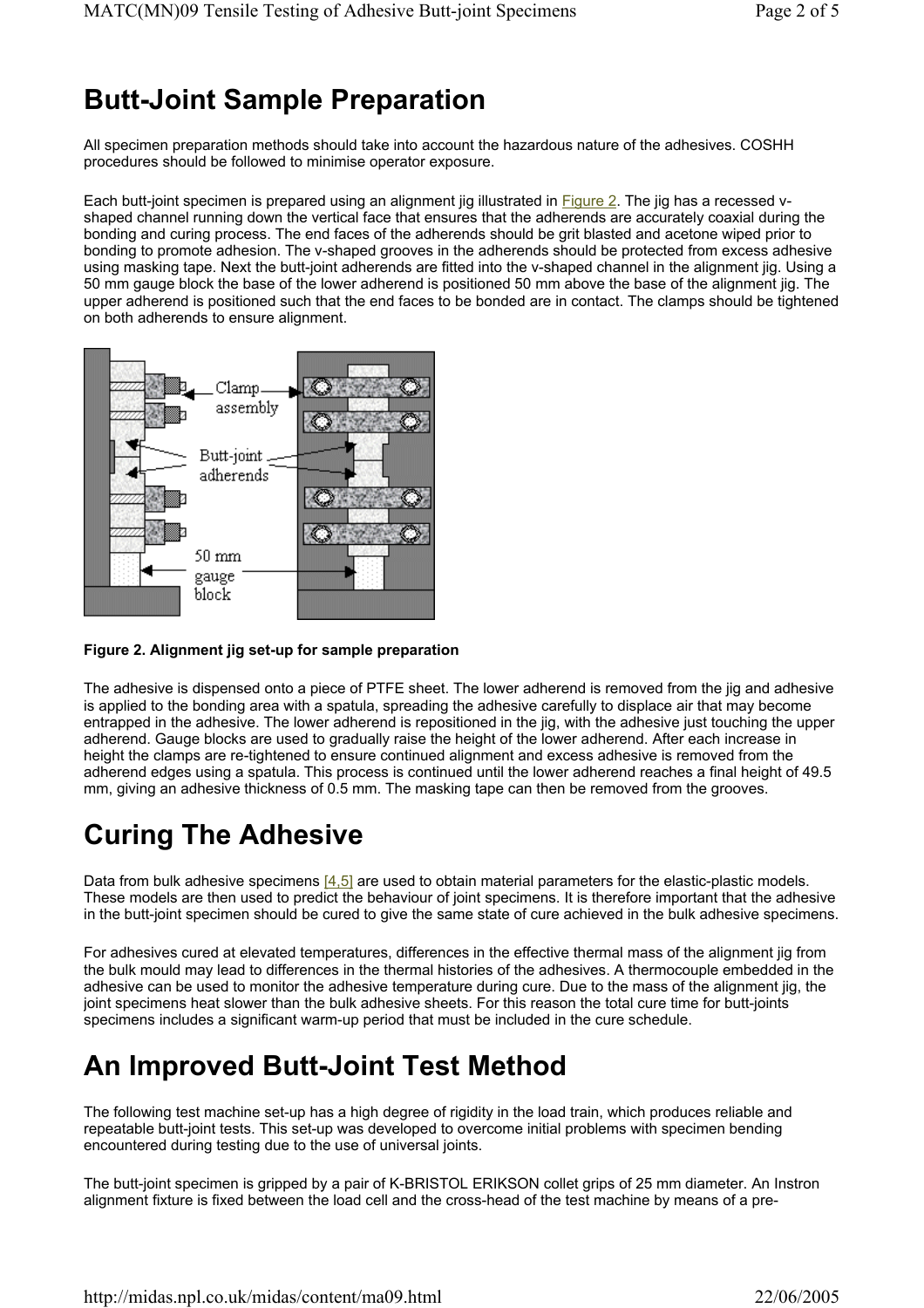tensioned bolt. Figure 3 shows a typical arrangement. With the alignment fixture in this position the load cell and upper grip can be aligned with the lower grip.



#### **Figure 3. Standard arrangement for installation of the alignment fixture.**

Coarse alignment is achieved by setting the adjustment screws of the alignment fixture to the mid position and clamping the fixture to the cross-head with a dummy specimen in place. The dummy specimen consists of a 25 mm diameter steel bar.

The dummy specimen is then replaced by a steel cylindrical dumbbell specimen. This dumbbell specimen has eight strain gauges attached; four equally spaced around the circumference towards the top of the waisted region, the other four in identical positions towards the bottom of the waisted region. The gauges are wired as two full bridges. Instron ALIGNPRO software resolves the strains into angular and concentric misalignment. The adjustment screws on the alignment fixture are used in turn to minimise the misalignments. The dumbbell specimen is removed leaving the collet grips aligned and testing of butt-joint specimens may then proceed. This procedure cannot compensate for any specimen misalignment hence the importance of accurate preparation.

An extensometer consisting of an assembly of displacement transducers is used to determine the axial deformation around the adhesive bond in response to an applied load. The extensometer consists of two rings with knife-edges on their inner surfaces. Each ring locates in one of the grooves in a bonded specimen. One of the rings supports three precision inductive displacement transducers that are equally spaced around the ring. The core of each transducer is supported by an elastic suspension that permits friction-free movement of the core and supplies a restoring force to any displacement. The core of each transducer contacts the surface of the second ring. The transducers record the combined axial deformation of the adhesive and the distortion of the region of the adherend between each bond face and the corresponding v-groove.

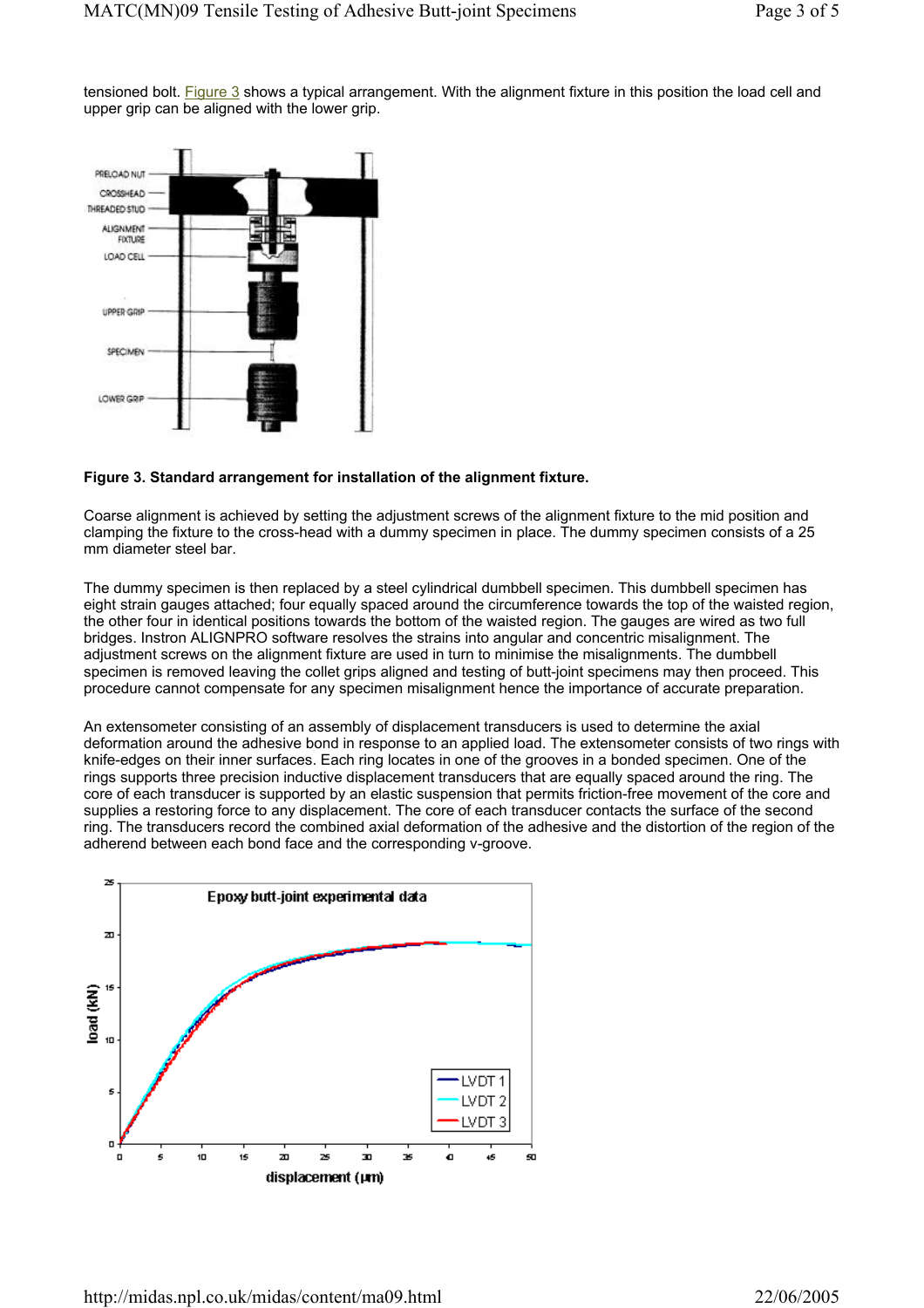#### **Figure 4. Typical plot of load versus displacement transducer output for the butt-joint test.**

Typical butt-joint experimental data obtained using this method are shown in Figure 4. The displacement output shows a consistent axial extension across all three transducers. This means no specimen bending is occurring during testing

The butt-joint specimens are tested at a speed that gives a similar strain rate to that obtained in the bulk adhesive specimen tests. This ensures the validity of comparing the butt-joint data with FE predictions obtained using material parameters calculated from bulk data.

## **Concluding Remarks**

- Specimens should be prepared carefully, using the methods described, to ensure alignment of the butt-joint adherends.
- To enable comparisons with FE predictions, cure schedules should be used which reproduce the thermal history experienced by the bulk adhesive sheets.
- The large strain properties of rubber-toughened adhesives can be modelled as elastic-plastic materials. Accurate data from the butt-joint test are particularly important to enable the applicability of different yield criteria for the adhesive to be assessed. The new test arrangement employed has led to greatly improved accuracy and repeatability of butt-joint test data.

### **Acknowledgements**

This measurement note was prepared as part of a project on the *Performance of Adhesive Joints*, a programme of underpinning research financed by the DTI. The assistance of Alan Pearce is greatly appreciated.

### **References**

- 1. ABAQUS/Standard User and Theory Manuals, Version 5.8, HKS Inc, USA, 1998
- 2. GD Dean, BE Read and BC Duncan, An Evaluation of Yield Criteria for Adhesives for Finite Element Analysis, NPL Report CMMT(A)117, January 1999.
- 3. GD Dean and LE Crocker, A Proposed Failure Criterion for Tough Adhesives, NPL Report CMMT(A)158, February 1999
- 4. G Dean and B Duncan, Preparation and Testing of Bulk Specimens of Adhesives, NPL Measurement Good Practice Guide No 17, July 1998
- 5. BC Duncan, Preparation of Bulk Adhesive Test Specimens, NPL Measurement Note CMMT(MN)057, December 1999.

#### **For further information contact:**

Dr Louise Crocker The Materials Centre Tel: 020 8943 6798 Fax: 020 8943 6098 Email: Louise.Crocker@npl.co.uk

Experts **Link to Expert** 

National Physical Laboratory Queens Road **Teddington Middlesex** United Kingdom TW11 0LW

Tel: 020 8977 3222